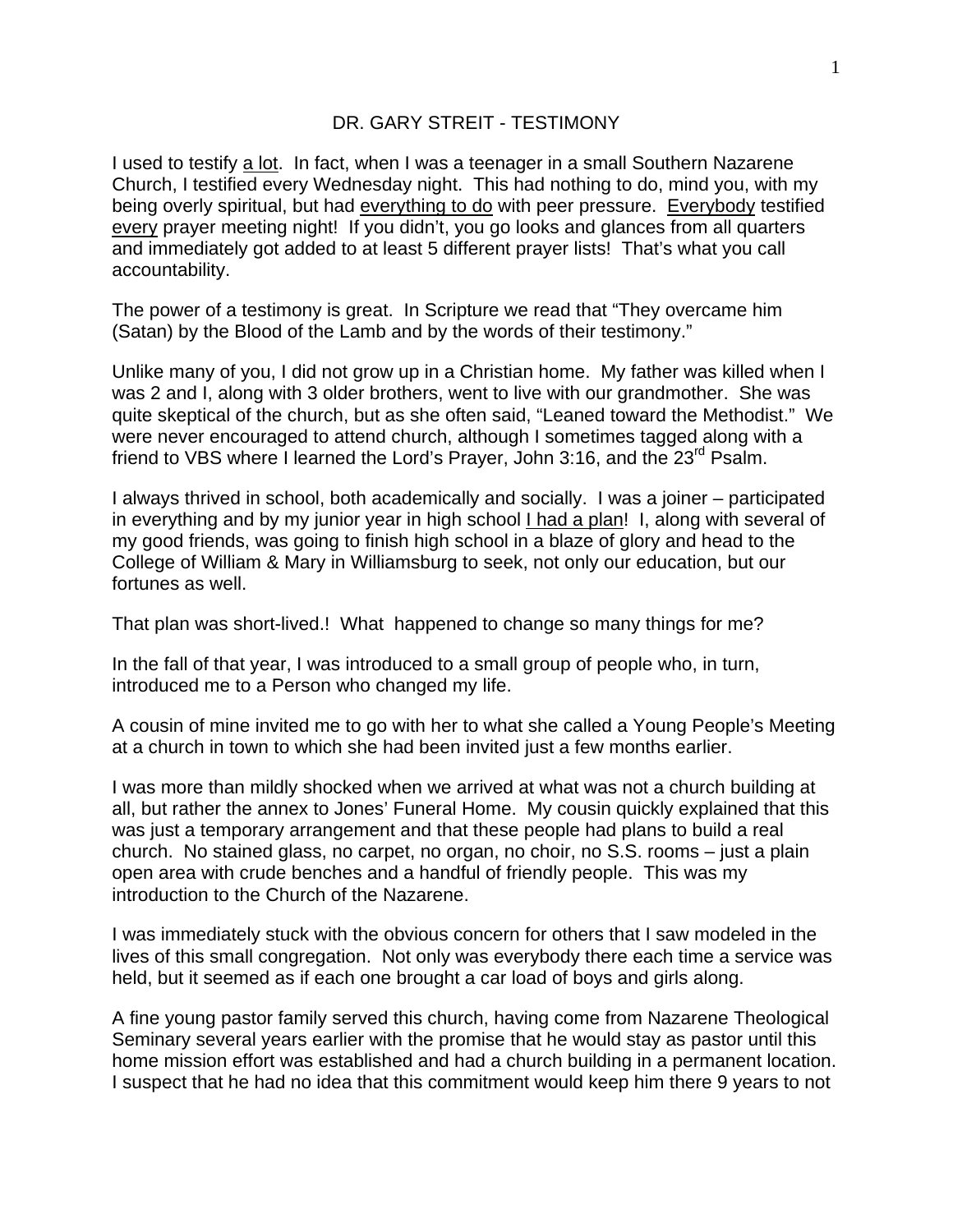only pastor and build a church, but also to teach school in order to support his wife and two young sons.

I learned later that this energetic, promising pastor had gotten numerous calls during these years to pastor well-established congregations. He and his wife took a special interest in me, and on my 3rd Sunday night visit to the church, I responded to the invitation while singing "Where He Leads Me, I Will Follow," to come forward to kneel at a make-shift altar to invite Jesus Christ into my life.

It seemed as if everyone in the church followed me down the short aisle that night to help me "pray through."

One dear lady, Sister Myrtle Miller, hovered right up close to me and began some serious praying. Suddenly, in a determined tone of voice she yelled, "Save him, Lord, and send him to Africa!"

I must confess that at that point I had my doubts about these people. Africa – that sounded like a long way from Winchester, Virginia.

Fortunately for me, this wise pastor explained to me, as he drove me home from church, that actually this wonderful lady was wishing and praying for me what she considered to be God's very best, his highest call – a call to full time missionary service. By the way, there was one other seeker at the altar that night in the Jones Funeral Home annex  $-$  a 6-year-old boy. I'll tell you about him in just a bit.

From that night on, I, along with the few other teenagers were thoroughly discipled by this pastor and his wife. Youth rallies, regional activities, revivals, and youth camps served to strengthen my ties to the Church and to the Kingdom. They often talked about the importance of a Nazarene college as being the only acceptable choice for Nazarene young people to consider. They took us to hear the college's traveling choirs and ministry teams, and even drove 5 of us, at their own expense, 650 miles to visit the Nazarene college that the Virginia District supported at that time.

Imagine my disappointment to discover that this school was not only not in Williamsburg, but it was not very big and certainly not well known. Remember, my plans had been different – The Ivy League for me!

I am convinced that the direction my life has taken is, in large part, the result of the love and concern shown to me and the prayers offered on my behalf by this Godly pastor family during the two years following my conversion.

Yes, I decided to go to that Nazarene college, and because of that decision, I met a young woman from North Carolina who was to become my wife. Christ became, not only my Savior, but also Lord of my life during my time on that Nazarene college campus. During those college days, I was really impressed with the ministry of the faculty and administration there who made such an impact on the lives of students. The seeds, of course, were being planted for my own involvement in Christian Higher Education.